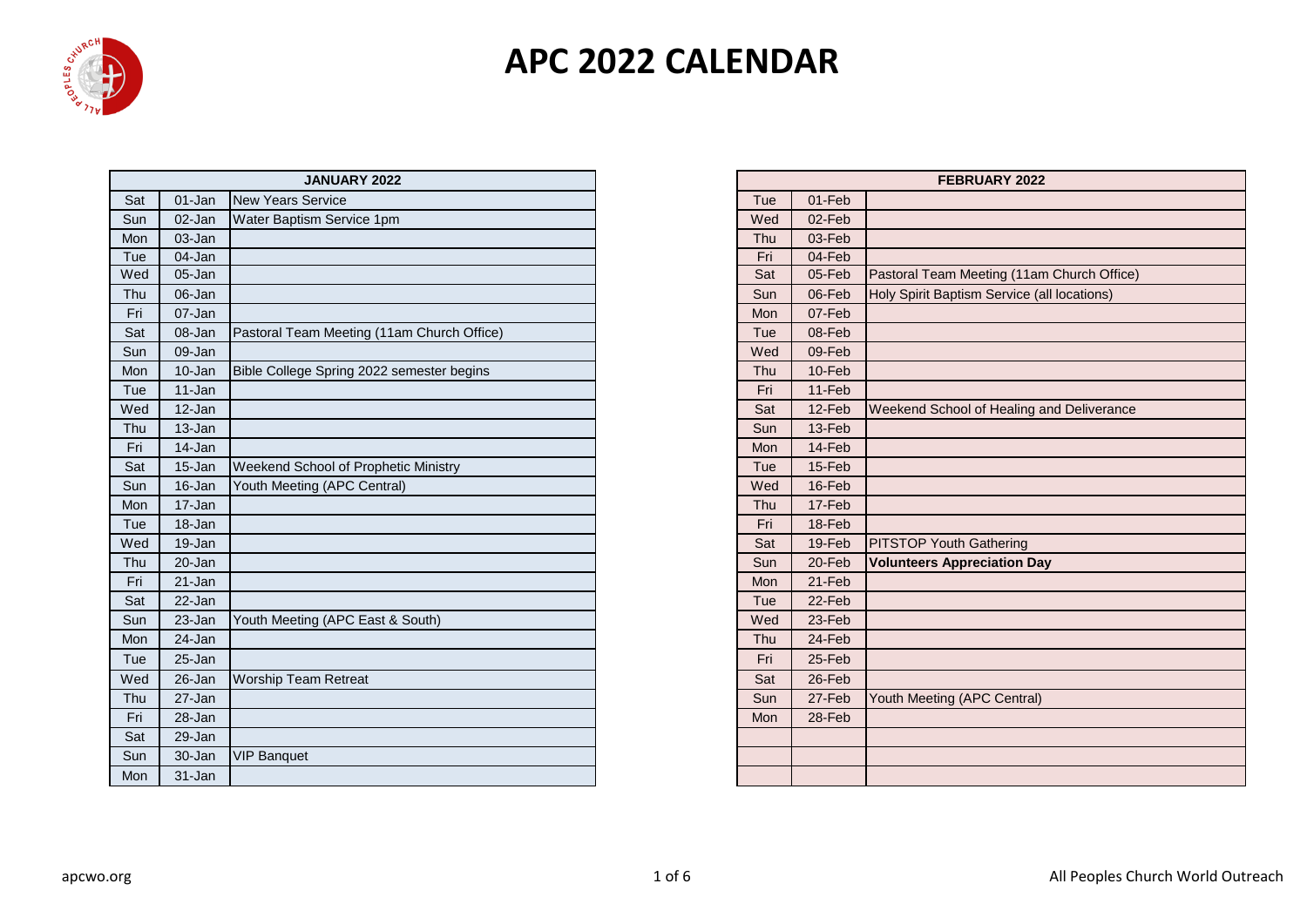

|     |        | <b>MARCH 2022</b>                                     |     |        | <b>APRIL 2022</b>                                 |
|-----|--------|-------------------------------------------------------|-----|--------|---------------------------------------------------|
| Tue | 01-Mar |                                                       | Fri | 01-Apr |                                                   |
| Wed | 02-Mar |                                                       | Sat | 02-Apr | Pastoral Team Meeting (11am Church Office)        |
| Thu | 03-Mar |                                                       | Sun | 03-Apr | Holy Spirit Baptism Service (all locations)       |
| Fri | 04-Mar |                                                       | Mon | 04-Apr | Kid's Conference (April 4-9, Mon-Sat)             |
| Sat | 05-Mar | Pastoral Team Meeting (11am Church Office)            | Tue | 05-Apr |                                                   |
| Sun | 06-Mar | <b>Water Baptism Service 1pm</b>                      | Wed | 06-Apr |                                                   |
| Mon | 07-Mar |                                                       | Thu | 07-Apr |                                                   |
| Tue | 08-Mar |                                                       | Fri | 08-Apr |                                                   |
| Wed | 09-Mar |                                                       | Sat | 09-Apr | Weekend School of Prayer and Intercession         |
| Thu | 10-Mar |                                                       | Sun | 10-Apr |                                                   |
| Fri | 11-Mar |                                                       | Mon | 11-Apr |                                                   |
| Sat | 12-Mar | Weekend School on Manifesting the Gifts of the Spirit | Tue | 12-Apr |                                                   |
| Sun | 13-Mar |                                                       | Wed | 13-Apr |                                                   |
| Mon | 14-Mar |                                                       | Thu | 14-Apr |                                                   |
| Tue | 15-Mar |                                                       | Fri | 15-Apr | Combined Good Friday Service 10:30am              |
| Wed | 16-Mar |                                                       | Sat | 16-Apr |                                                   |
| Thu | 17-Mar |                                                       | Sun | 17-Apr | BIG SUNDAY (Easter)   Youth Meeting (APC Central) |
| Fri | 18-Mar |                                                       | Mon | 18-Apr |                                                   |
| Sat | 19-Mar |                                                       | Tue | 19-Apr |                                                   |
| Sun | 20-Mar | Youth Meeting (APC Central)                           | Wed | 20-Apr |                                                   |
| Mon | 21-Mar |                                                       | Thu | 21-Apr |                                                   |
| Tue | 22-Mar |                                                       | Fri | 22-Apr |                                                   |
| Wed | 23-Mar |                                                       | Sat | 23-Apr | <b>PITSTOP Youth Gathering</b>                    |
| Thu | 24-Mar |                                                       | Sun | 24-Apr | <b>VIP Banquet</b>                                |
| Fri | 25-Mar |                                                       | Mon | 25-Apr |                                                   |
| Sat | 26-Mar |                                                       | Tue | 26-Apr |                                                   |
| Sun | 27-Mar | Youth Meeting (APC East & South)                      | Wed | 27-Apr |                                                   |
| Mon | 28-Mar |                                                       | Thu | 28-Apr |                                                   |
| Tue | 29-Mar |                                                       | Fri | 29-Apr |                                                   |
| Wed | 30-Mar |                                                       | Sat | 30-Apr | <b>Parenting Workshop</b>                         |
| Thu | 31-Mar |                                                       |     |        |                                                   |

| <b>MARCH 2022</b>                           | <b>APRIL 2022</b> |        |                                                   |  |  |  |
|---------------------------------------------|-------------------|--------|---------------------------------------------------|--|--|--|
|                                             | Fri               | 01-Apr |                                                   |  |  |  |
|                                             | Sat               | 02-Apr | Pastoral Team Meeting (11am Church Office)        |  |  |  |
|                                             | Sun               | 03-Apr | Holy Spirit Baptism Service (all locations)       |  |  |  |
|                                             | Mon               | 04-Apr | Kid's Conference (April 4-9, Mon-Sat)             |  |  |  |
| m Meeting (11am Church Office)              | Tue               | 05-Apr |                                                   |  |  |  |
| m Service 1pm                               | Wed               | 06-Apr |                                                   |  |  |  |
|                                             | Thu               | 07-Apr |                                                   |  |  |  |
|                                             | Fri               | 08-Apr |                                                   |  |  |  |
|                                             | Sat               | 09-Apr | Weekend School of Prayer and Intercession         |  |  |  |
|                                             | Sun               | 10-Apr |                                                   |  |  |  |
|                                             | Mon               | 11-Apr |                                                   |  |  |  |
| hool on Manifesting the Gifts of the Spirit | Tue               | 12-Apr |                                                   |  |  |  |
|                                             | Wed               | 13-Apr |                                                   |  |  |  |
|                                             | Thu               | 14-Apr |                                                   |  |  |  |
|                                             | Fri               | 15-Apr | Combined Good Friday Service 10:30am              |  |  |  |
|                                             | Sat               | 16-Apr |                                                   |  |  |  |
|                                             | Sun               | 17-Apr | BIG SUNDAY (Easter)   Youth Meeting (APC Central) |  |  |  |
|                                             | Mon               | 18-Apr |                                                   |  |  |  |
|                                             | Tue               | 19-Apr |                                                   |  |  |  |
|                                             | Wed               | 20-Apr |                                                   |  |  |  |
|                                             | Thu               | 21-Apr |                                                   |  |  |  |
|                                             | Fri               | 22-Apr |                                                   |  |  |  |
|                                             | Sat               | 23-Apr | PITSTOP Youth Gathering                           |  |  |  |
|                                             | Sun               | 24-Apr | <b>VIP Banquet</b>                                |  |  |  |
|                                             | Mon               | 25-Apr |                                                   |  |  |  |
|                                             | Tue               | 26-Apr |                                                   |  |  |  |
| g (APC East & South)                        | Wed               | 27-Apr |                                                   |  |  |  |
|                                             | Thu               | 28-Apr |                                                   |  |  |  |
|                                             | Fri               | 29-Apr |                                                   |  |  |  |
|                                             | Sat               | 30-Apr | <b>Parenting Workshop</b>                         |  |  |  |
|                                             |                   |        |                                                   |  |  |  |
|                                             |                   |        |                                                   |  |  |  |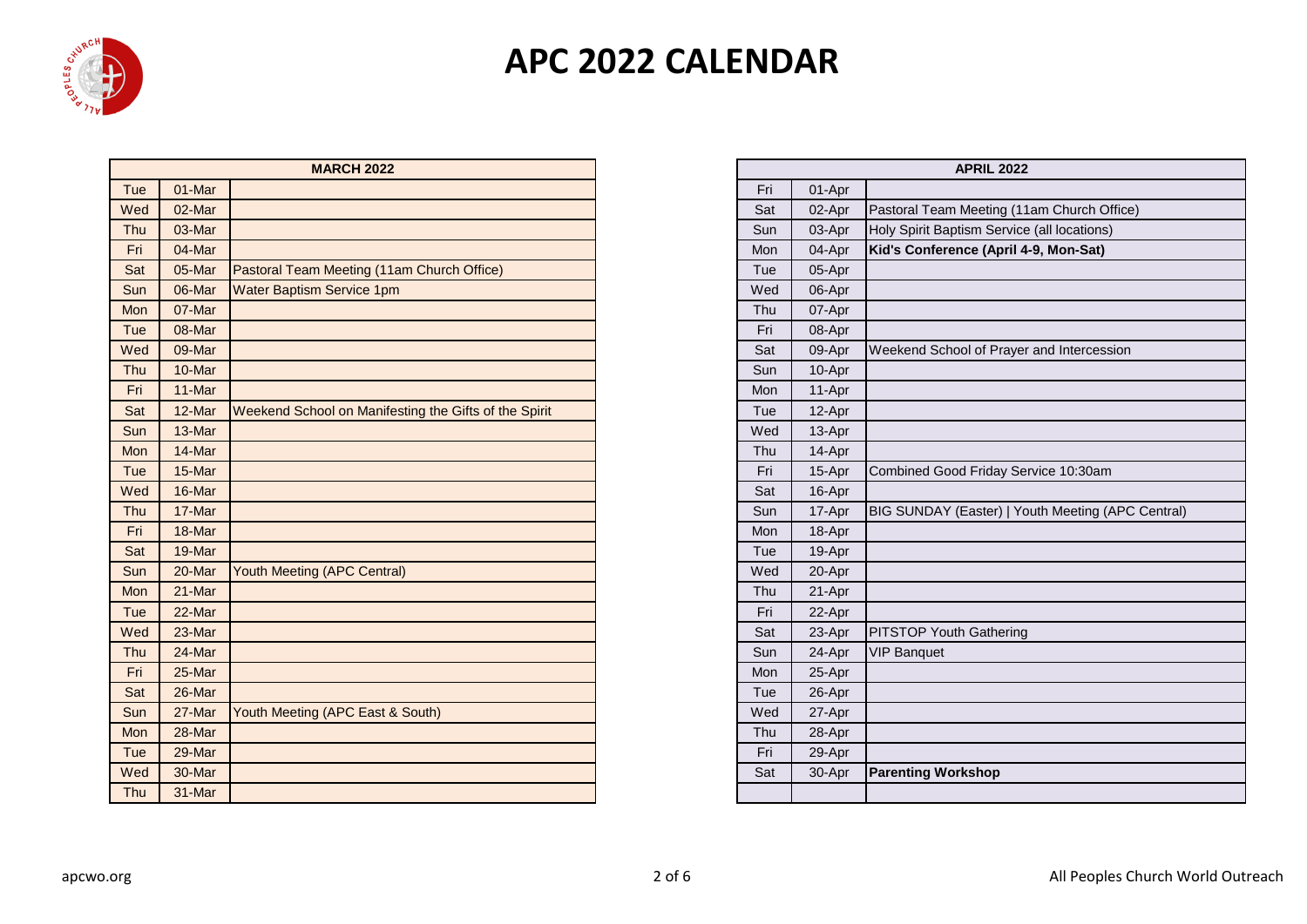

|     |        | <b>MAY 2022</b>                             |     |            | <b>JUNE 2022</b>                            |
|-----|--------|---------------------------------------------|-----|------------|---------------------------------------------|
| Sun | 01-May | Water Baptism Service 1pm                   | Wed | $01 - Jun$ |                                             |
| Mon | 02-May |                                             | Thu | 02-Jun     |                                             |
| Tue | 03-May |                                             | Fri | 03-Jun     |                                             |
| Wed | 04-May |                                             | Sat | 04-Jun     | Pastoral Team Meeting (11am Church Office)  |
| Thu | 05-May |                                             | Sun | 05-Jun     | Holy Spirit Baptism Service (all locations) |
| Fri | 06-May |                                             | Mon | 06-Jun     |                                             |
| Sat | 07-May | Pastoral Team Meeting (11am Church Office)  | Tue | 07-Jun     |                                             |
| Sun | 08-May | <b>APC Bible College Graduation Service</b> | Wed | 08-Jun     |                                             |
| Mon | 09-May |                                             | Thu | 09-Jun     |                                             |
| Tue | 10-May |                                             | Fri | 10-Jun     |                                             |
| Wed | 11-May |                                             | Sat | $11 - Jun$ | Weekend School on God@Work                  |
| Thu | 12-May |                                             | Sun | $12 - Jun$ |                                             |
| Fri | 13-May |                                             | Mon | 13-Jun     |                                             |
| Sat | 14-May | Weekend School on Inner Wholeness           | Tue | $14 - Jun$ |                                             |
| Sun | 15-May | Youth Meeting (APC Central)                 | Wed | 15-Jun     |                                             |
| Mon | 16-May |                                             | Thu | 16-Jun     |                                             |
| Tue | 17-May |                                             | Fri | 17-Jun     |                                             |
| Wed | 18-May |                                             | Sat | 18-Jun     | <b>Women's Conference</b>                   |
| Thu | 19-May |                                             | Sun | 19-Jun     | Youth Meeting (APC Central)                 |
| Fri | 20-May |                                             | Mon | 20-Jun     |                                             |
| Sat | 21-May | <b>Financial Planning Workshop</b>          | Tue | 21-Jun     |                                             |
| Sun | 22-May | Youth Meeting (APC East & South)            | Wed | 22-Jun     |                                             |
| Mon | 23-May |                                             | Thu | 23-Jun     |                                             |
| Tue | 24-May |                                             | Fri | 24-Jun     |                                             |
| Wed | 25-May |                                             | Sat | 25-Jun     | <b>PITSTOP Youth Gathering</b>              |
| Thu | 26-May |                                             | Sun | 26-Jun     |                                             |
| Fri | 27-May | Youth Camp (May27-29, Fri-Sun)              | Mon | 27-Jun     |                                             |
| Sat | 28-May |                                             | Tue | 28-Jun     |                                             |
| Sun | 29-May |                                             | Wed | 29-Jun     |                                             |
| Mon | 30-May |                                             | Thu | 30-Jun     |                                             |
| Tue | 31-May |                                             |     |            |                                             |

| <b>MAY 2022</b>              | <b>JUNE 2022</b> |            |                                             |  |  |  |  |
|------------------------------|------------------|------------|---------------------------------------------|--|--|--|--|
| Service 1pm                  | Wed              | 01-Jun     |                                             |  |  |  |  |
|                              | Thu              | 02-Jun     |                                             |  |  |  |  |
|                              | Fri              | 03-Jun     |                                             |  |  |  |  |
|                              | Sat              | 04-Jun     | Pastoral Team Meeting (11am Church Office)  |  |  |  |  |
|                              | Sun              | 05-Jun     | Holy Spirit Baptism Service (all locations) |  |  |  |  |
|                              | Mon              | 06-Jun     |                                             |  |  |  |  |
| Meeting (11am Church Office) | Tue              | 07-Jun     |                                             |  |  |  |  |
| ege Graduation Service       | Wed              | 08-Jun     |                                             |  |  |  |  |
|                              | Thu              | 09-Jun     |                                             |  |  |  |  |
|                              | Fri              | 10-Jun     |                                             |  |  |  |  |
|                              | Sat              | 11-Jun     | Weekend School on God@Work                  |  |  |  |  |
|                              | Sun              | 12-Jun     |                                             |  |  |  |  |
|                              | Mon              | 13-Jun     |                                             |  |  |  |  |
| ol on Inner Wholeness        | Tue              | 14-Jun     |                                             |  |  |  |  |
| (APC Central)                | Wed              | 15-Jun     |                                             |  |  |  |  |
|                              | Thu              | 16-Jun     |                                             |  |  |  |  |
|                              | Fri              | 17-Jun     |                                             |  |  |  |  |
|                              | Sat              | 18-Jun     | <b>Women's Conference</b>                   |  |  |  |  |
|                              | Sun              | 19-Jun     | Youth Meeting (APC Central)                 |  |  |  |  |
|                              | Mon              | 20-Jun     |                                             |  |  |  |  |
| ning Workshop                | Tue              | $21 - Jun$ |                                             |  |  |  |  |
| (APC East & South)           | Wed              | 22-Jun     |                                             |  |  |  |  |
|                              | Thu              | 23-Jun     |                                             |  |  |  |  |
|                              | Fri              | $24 - Jun$ |                                             |  |  |  |  |
|                              | Sat              | 25-Jun     | <b>PITSTOP Youth Gathering</b>              |  |  |  |  |
|                              | Sun              | 26-Jun     |                                             |  |  |  |  |
| May27-29, Fri-Sun)           | Mon              | 27-Jun     |                                             |  |  |  |  |
|                              | Tue              | 28-Jun     |                                             |  |  |  |  |
|                              | Wed              | 29-Jun     |                                             |  |  |  |  |
|                              | Thu              | 30-Jun     |                                             |  |  |  |  |
|                              |                  |            |                                             |  |  |  |  |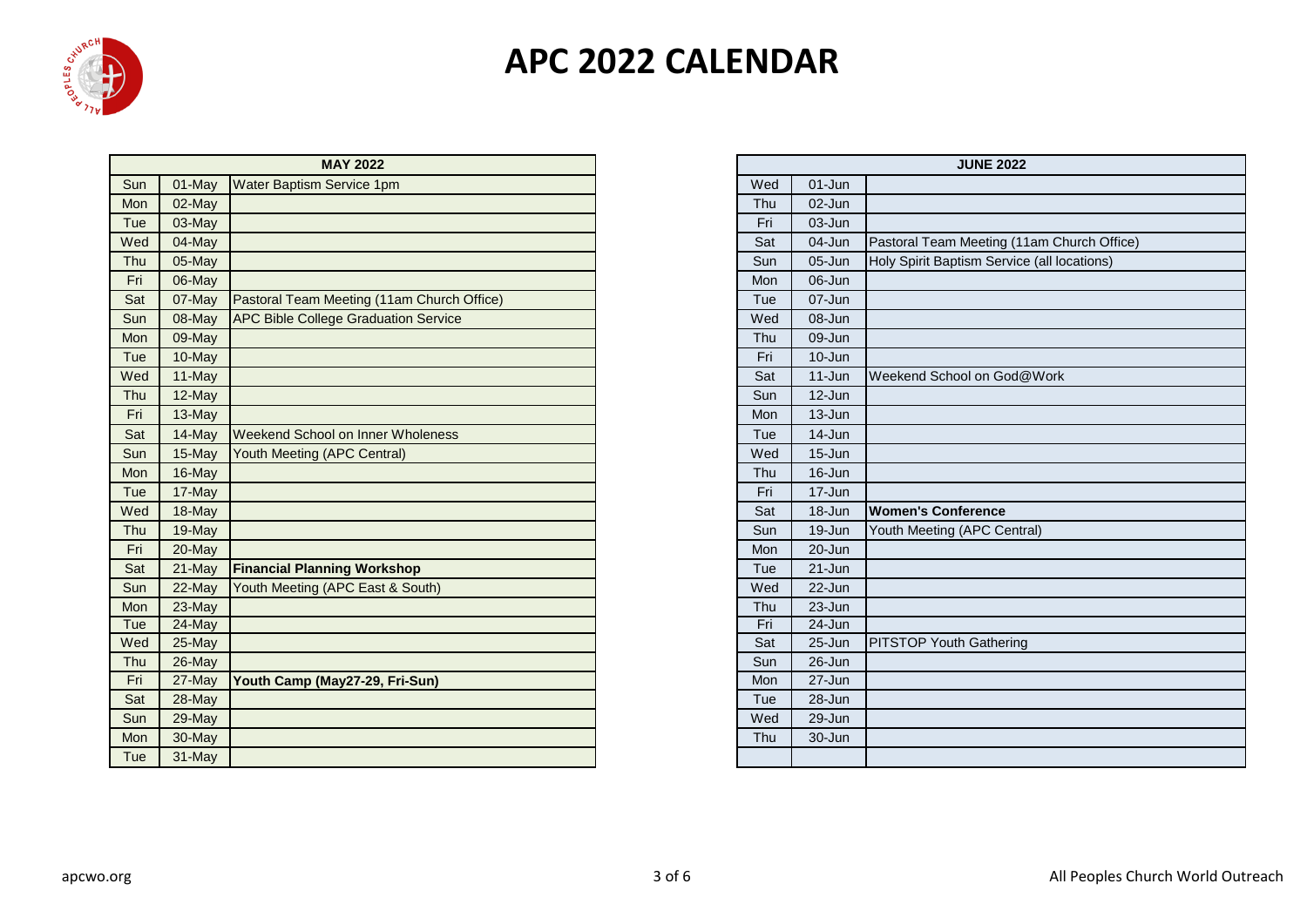

|     |            | <b>JULY 2022</b>                                   |     |          | <b>AUGUST 2022</b>                          |
|-----|------------|----------------------------------------------------|-----|----------|---------------------------------------------|
| Fri | $01 -$ Jul |                                                    | Mon | 01-Aug   | APC Bible College Fall 2022 Semester begins |
| Sat | 02-Jul     | Pastoral Team Meeting (11am Church Office)         | Tue | 02-Aug   |                                             |
| Sun | $03 -$ Jul | Water Baptism Service 1pm                          | Wed | 03-Aug   |                                             |
| Mon | 04-Jul     |                                                    | Thu | 04-Aug   |                                             |
| Tue | $05 -$ Jul |                                                    | Fri | 05-Aug   |                                             |
| Wed | 06-Jul     |                                                    | Sat | 06-Aug   | Pastoral Team Meeting (11am Church Office)  |
| Thu | 07-Jul     |                                                    | Sun | 07-Aug   | Holy Spirit Baptism Service (all locations) |
| Fri | 08-Jul     |                                                    | Mon | 08-Aug   |                                             |
| Sat | $09 -$ Jul | Weekend School of Urban Missions & Church Planting | Tue | 09-Aug   |                                             |
| Sun | $10 -$ Jul |                                                    | Wed | 10-Aug   |                                             |
| Mon | $11 -$ Jul |                                                    | Thu | 11-Aug   |                                             |
| Tue | $12$ -Jul  |                                                    | Fri | $12-Aug$ |                                             |
| Wed | $13 -$ Jul |                                                    | Sat | 13-Aug   | Weekend School of Apologetics With Power    |
| Thu | $14$ -Jul  |                                                    | Sun | 14-Aug   |                                             |
| Fri | $15 -$ Jul |                                                    | Mon | $15-Aug$ | <b>Worship Team Retreat</b>                 |
| Sat | $16$ -Jul  | <b>Men's Conference</b>                            | Tue | 16-Aug   |                                             |
| Sun | 17-Jul     | Youth Meeting (APC Central)                        | Wed | 17-Aug   |                                             |
| Mon | $18 -$ Jul |                                                    | Thu | 18-Aug   |                                             |
| Tue | 19-Jul     |                                                    | Fri | 19-Aug   |                                             |
| Wed | 20-Jul     |                                                    | Sat | 20-Aug   | <b>Christian Professionals Conference</b>   |
| Thu | $21 -$ Jul |                                                    | Sun | 21-Aug   | Youth Meeting (APC Central)                 |
| Fri | $22 -$ Jul |                                                    | Mon | 22-Aug   |                                             |
| Sat | 23-Jul     |                                                    | Tue | 23-Aug   |                                             |
| Sun | 24-Jul     | Youth Meeting (APC East & South)                   | Wed | 24-Aug   |                                             |
| Mon | $25 -$ Jul |                                                    | Thu | 25-Aug   |                                             |
| Tue | 26-Jul     |                                                    | Fri | 26-Aug   |                                             |
| Wed | 27-Jul     |                                                    | Sat | 27-Aug   | <b>PITSTOP Youth Gathering</b>              |
| Thu | $28 -$ Jul |                                                    | Sun | 28-Aug   |                                             |
| Fri | 29-Jul     |                                                    | Mon | 29-Aug   |                                             |
| Sat | $30 -$ Jul | <b>Parenting Workshop</b>                          | Tue | 30-Aug   |                                             |
| Sun | $31 -$ Jul | <b>VIP Banquet</b>                                 | Wed | 31-Aug   |                                             |

| <b>JULY 2022</b>                        |     | <b>AUGUST 2022</b> |                                             |
|-----------------------------------------|-----|--------------------|---------------------------------------------|
|                                         | Mon | 01-Aug             | APC Bible College Fall 2022 Semester begins |
| Meeting (11am Church Office)            | Tue | 02-Aug             |                                             |
| Service 1pm                             | Wed | 03-Aug             |                                             |
|                                         | Thu | 04-Aug             |                                             |
|                                         | Fri | 05-Aug             |                                             |
|                                         | Sat | 06-Aug             | Pastoral Team Meeting (11am Church Office)  |
|                                         | Sun | 07-Aug             | Holy Spirit Baptism Service (all locations) |
|                                         | Mon | 08-Aug             |                                             |
| ool of Urban Missions & Church Planting | Tue | 09-Aug             |                                             |
|                                         | Wed | 10-Aug             |                                             |
|                                         | Thu | 11-Aug             |                                             |
|                                         | Fri | 12-Aug             |                                             |
|                                         | Sat | 13-Aug             | Weekend School of Apologetics With Power    |
|                                         | Sun | 14-Aug             |                                             |
|                                         | Mon | 15-Aug             | <b>Worship Team Retreat</b>                 |
| ence                                    | Tue | 16-Aug             |                                             |
| (APC Central)                           | Wed | 17-Aug             |                                             |
|                                         | Thu | 18-Aug             |                                             |
|                                         | Fri | 19-Aug             |                                             |
|                                         | Sat | 20-Aug             | <b>Christian Professionals Conference</b>   |
|                                         | Sun | 21-Aug             | Youth Meeting (APC Central)                 |
|                                         | Mon | 22-Aug             |                                             |
|                                         | Tue | 23-Aug             |                                             |
| (APC East & South)                      | Wed | 24-Aug             |                                             |
|                                         | Thu | 25-Aug             |                                             |
|                                         | Fri | 26-Aug             |                                             |
|                                         | Sat | 27-Aug             | <b>PITSTOP Youth Gathering</b>              |
|                                         | Sun | 28-Aug             |                                             |
|                                         | Mon | 29-Aug             |                                             |
| rkshop                                  | Tue | 30-Aug             |                                             |
|                                         | Wed | 31-Aug             |                                             |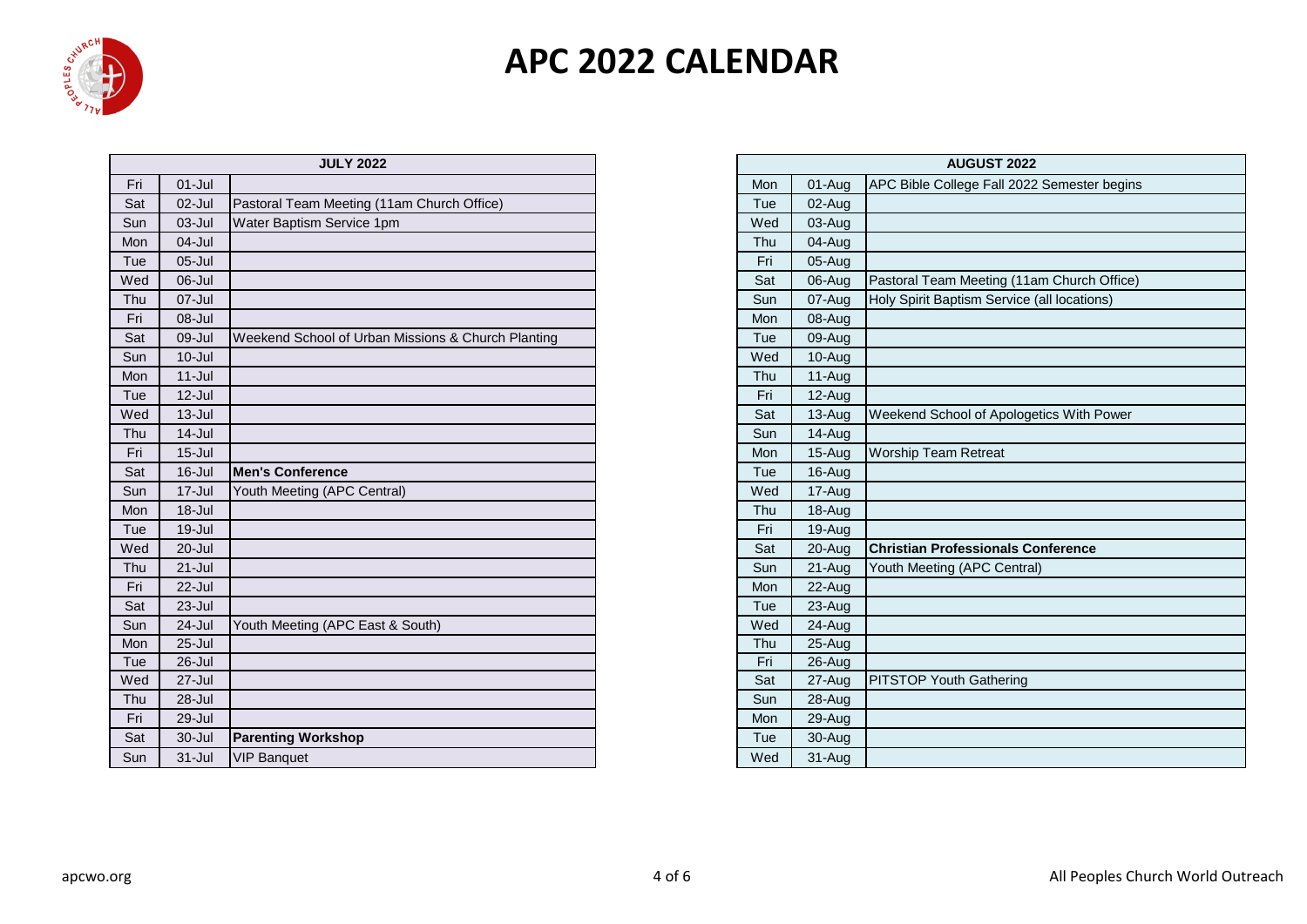

|     |        | <b>SEPTEMBER 2022</b>                      |     |           | <b>OCTOBER 2022</b>                         |
|-----|--------|--------------------------------------------|-----|-----------|---------------------------------------------|
| Thu | 01-Sep |                                            | Sat | 01-Oct    | Pastoral Team Meeting (11am Church Office)  |
| Fri | 02-Sep |                                            | Sun | 02-Oct    | Holy Spirit Baptism Service (all locations) |
| Sat | 03-Sep | Pastoral Team Meeting (11am Church Office) | Mon | 03-Oct    |                                             |
| Sun | 04-Sep | Water Baptism Service 1pm                  | Tue | 04-Oct    |                                             |
| Mon | 05-Sep |                                            | Wed | 05-Oct    |                                             |
| Tue | 06-Sep |                                            | Thu | 06-Oct    |                                             |
| Wed | 07-Sep |                                            | Fri | 07-Oct    |                                             |
| Thu | 08-Sep |                                            | Sat | 08-Oct    | <b>Financial Planning Workshop</b>          |
| Fri | 09-Sep |                                            | Sun | 09-Oct    |                                             |
| Sat | 10-Sep | Weekend School on Lifestyle Evangelism     | Mon | $10$ -Oct |                                             |
| Sun | 11-Sep |                                            | Tue | $11-Oct$  |                                             |
| Mon | 12-Sep |                                            | Wed | 12-Oct    |                                             |
| Tue | 13-Sep |                                            | Thu | 13-Oct    |                                             |
| Wed | 14-Sep |                                            | Fri | 14-Oct    |                                             |
| Thu | 15-Sep |                                            | Sat | 15-Oct    | <b>Weekend School of Prophetic Ministry</b> |
| Fri | 16-Sep |                                            | Sun | 16-Oct    | <b>Youth Meeting (APC Central)</b>          |
| Sat | 17-Sep | <b>Marriage Enrichment Get-Away</b>        | Mon | 17-Oct    |                                             |
| Sun | 18-Sep | Youth Meeting (APC Central)                | Tue | 18-Oct    |                                             |
| Mon | 19-Sep |                                            | Wed | 19-Oct    |                                             |
| Tue | 20-Sep |                                            | Thu | 20-Oct    |                                             |
| Wed | 21-Sep |                                            | Fri | 21-Oct    |                                             |
| Thu | 22-Sep |                                            | Sat | 22-Oct    |                                             |
| Fri | 23-Sep |                                            | Sun | 23-Oct    | Youth Meeting (APC East & South)            |
| Sat | 24-Sep |                                            | Mon | 24-Oct    |                                             |
| Sun | 25-Sep | Youth Meeting (APC East & South)           | Tue | 25-Oct    |                                             |
| Mon | 26-Sep |                                            | Wed | $26$ -Oct |                                             |
| Tue | 27-Sep |                                            | Thu | 27-Oct    |                                             |
| Wed | 28-Sep |                                            | Fri | 28-Oct    |                                             |
| Thu | 29-Sep |                                            | Sat | 29-Oct    |                                             |
| Fri | 30-Sep |                                            | Sun | 30-Oct    | <b>VIP Banquet</b>                          |
|     |        |                                            | Mon | 31-Oct    |                                             |

| <b>SEPTEMBER 2022</b>            | <b>OCTOBER 2022</b> |          |                                                    |  |  |  |
|----------------------------------|---------------------|----------|----------------------------------------------------|--|--|--|
|                                  | Sat                 | 01-Oct   | Pastoral Team Meeting (11am Church Office)         |  |  |  |
|                                  | Sun                 | 02-Oct   | <b>Holy Spirit Baptism Service (all locations)</b> |  |  |  |
| eam Meeting (11am Church Office) | Mon                 | 03-Oct   |                                                    |  |  |  |
| otism Service 1pm                | Tue                 | 04-Oct   |                                                    |  |  |  |
|                                  | Wed                 | 05-Oct   |                                                    |  |  |  |
|                                  | Thu                 | 06-Oct   |                                                    |  |  |  |
|                                  | Fri                 | 07-Oct   |                                                    |  |  |  |
|                                  | Sat                 | 08-Oct   | <b>Financial Planning Workshop</b>                 |  |  |  |
|                                  | Sun                 | 09-Oct   |                                                    |  |  |  |
| School on Lifestyle Evangelism   | <b>Mon</b>          | 10-Oct   |                                                    |  |  |  |
|                                  | Tue                 | $11-Oct$ |                                                    |  |  |  |
|                                  | Wed                 | 12-Oct   |                                                    |  |  |  |
|                                  | Thu                 | 13-Oct   |                                                    |  |  |  |
|                                  | Fri                 | 14-Oct   |                                                    |  |  |  |
|                                  | Sat                 | 15-Oct   | <b>Weekend School of Prophetic Ministry</b>        |  |  |  |
|                                  | Sun                 | 16-Oct   | Youth Meeting (APC Central)                        |  |  |  |
| <b>Enrichment Get-Away</b>       | Mon                 | 17-Oct   |                                                    |  |  |  |
| eting (APC Central)              | Tue                 | 18-Oct   |                                                    |  |  |  |
|                                  | Wed                 | 19-Oct   |                                                    |  |  |  |
|                                  | Thu                 | 20-Oct   |                                                    |  |  |  |
|                                  | Fri                 | 21-Oct   |                                                    |  |  |  |
|                                  | Sat                 | 22-Oct   |                                                    |  |  |  |
|                                  | Sun                 | 23-Oct   | Youth Meeting (APC East & South)                   |  |  |  |
|                                  | Mon                 | 24-Oct   |                                                    |  |  |  |
| eting (APC East & South)         | Tue                 | 25-Oct   |                                                    |  |  |  |
|                                  | Wed                 | 26-Oct   |                                                    |  |  |  |
|                                  | Thu                 | 27-Oct   |                                                    |  |  |  |
|                                  | Fri                 | 28-Oct   |                                                    |  |  |  |
|                                  | Sat                 | 29-Oct   |                                                    |  |  |  |
|                                  | Sun                 | 30-Oct   | <b>VIP Banquet</b>                                 |  |  |  |
|                                  | Mon                 | 31-Oct   |                                                    |  |  |  |